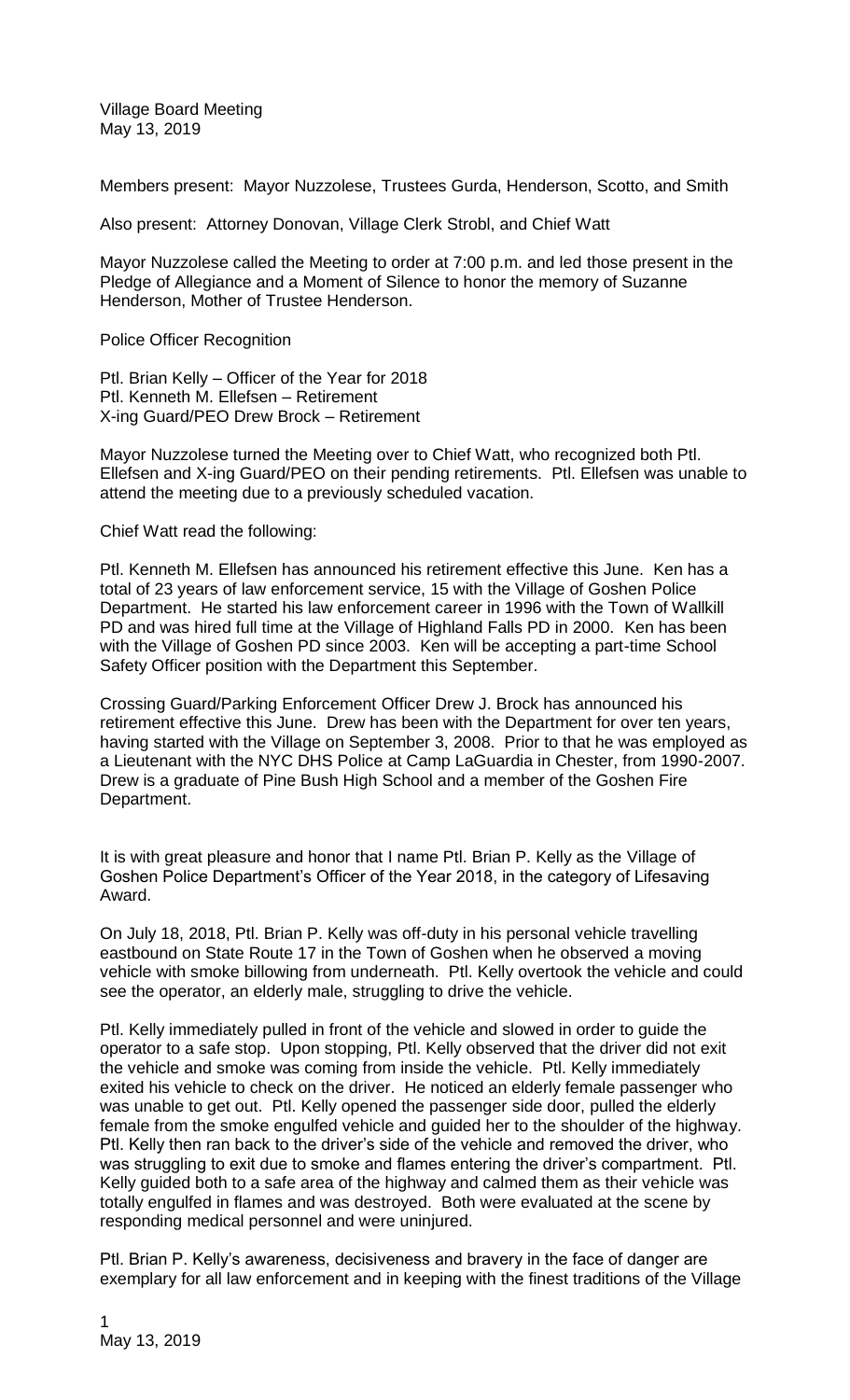of Goshen Police Department. On behalf of the Mayor and Village Board, the members of the Village of Goshen Police Department and the community of Goshen, I hereby recognize Ptl. Brian P. Kelly as the Village of Goshen Police Department's Officer of the Year 2018, in the category of Lifesaving Award.

# Agenda

On a motion by Trustee Smith, seconded by Trustee Gurda, the Agenda was accepted with the following additions: Items of Business #4 and #5: Hiring Resolution DPW Laborer; Request to Waive Building Permit Fees – Boy Scout Eagle Project; and Executive Session – Collective Negotiations.

| Gurda     | aye |
|-----------|-----|
| Henderson | aye |
| Scotto    | aye |
| Smith     | aye |

## **Minutes**

On a motion by Trustee Gurda, seconded by Trustee Smith, the Minutes of the April 22, 2019 Village Board Meeting were accepted as submitted.

| Gurda     | aye |
|-----------|-----|
| Henderson | aye |
| Scotto    | aye |
| Smith     | aye |

### **Communications**

The Board reviewed correspondence from the Office of the State Comptroller, following its audit of the Village's tax levy limit. The audit found the calculation of the limit to be accurate.

## Items of Business

Michele Ries, of M&R Energy Resources Corporation, reviewed the results of the electric supplier bid response with the Board.

On a motion by Trustee Smith, seconded by Trustee Gurda, the Board agreed to contract with the energy supplier Constellation for a term of 25 months, at an all-in fixed rate of \$0.05682 per kWh.

| Gurda     | aye |
|-----------|-----|
| Henderson | aye |
| Scotto    | aye |
| Smith     | aye |

The following was moved by Trustee Smith, and seconded by Trustee Henderson:

**WHEREAS**, the Village of Goshen is the owner and operator of a sanitary waste water sewer collection and disposal system as well as a domestic water supply system, hereinafter referred to collectively as the "Village sewer and water systems"; and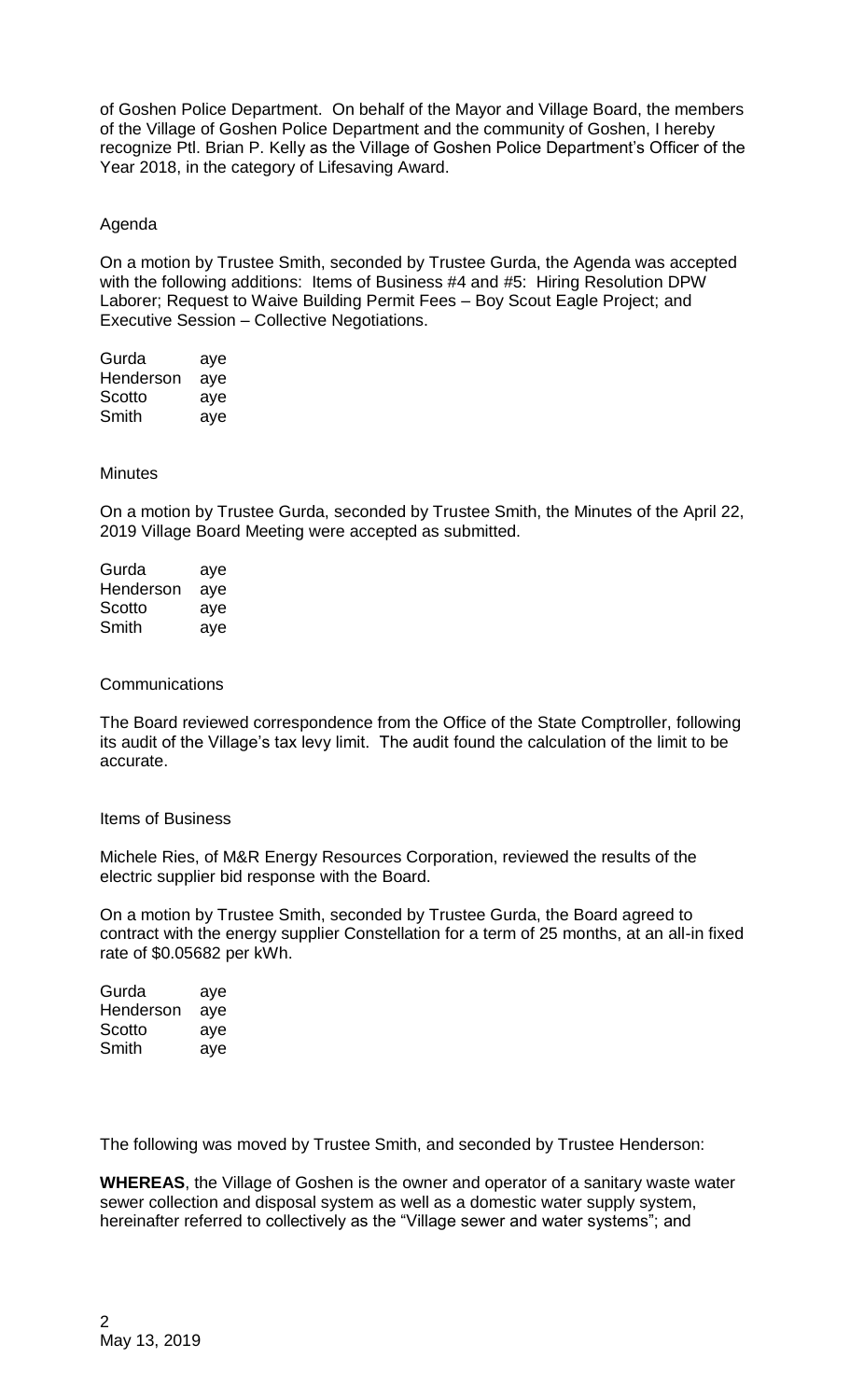**WHEREAS**, as the owner and operator of the Village sewer and water systems, the Village undertakes to supply municipal drinking water and sanitary sewage disposal to properties located within the geographic boundaries of the Village; and **WHEREAS,** the Village water and sewer systems also provide sanitary waste water sewer collection and disposal services and domestic water supply to certain specific properties located outside the Village boundaries pursuant to specific agreements affecting the said properties as authorized by law; and

**WHEREAS,** the Village from time to time has received requests from representatives of properties outside the geographic boundaries of the Village in addition to those presently receiving sewer and water services or who are under contract to receive such services, seeking permission to obtain sewer and/or water services from the Village sewer and water systems; and

**WHEREAS,** in light of these multiple requests for Village sewer and water services**,** the Village Board believes it is appropriate and in the overall public interest to announce a policy with respect to such requests that sets forth the position of the Village which position shall remain in effect until further action by the Village Board; and

**WHEREAS**, in order to insure that the municipal water and sewer services owned, operated and maintained by the Village of Goshen remain adequate and sufficient to service the needs of properties located within the Village as well as to serve the needs of those properties outside of the Village currently receiving said services or currently under contract to receive said services, the Village hereby announces its intention to decline all requests to provide municipal water and/or sewer services to any properties located outside of the Village of Goshen until further notice and until further resolution of this Board;

# **NOW**, **THEREFORE**, it is hereby

**RESOLVED**, that the Village hereby declares that it shall not permit any further extensions or connections to its municipal water and/or sewer systems to properties outside of the geographic boundaries of the Village until further notice; and it is further

**RESOLVED**, that any prior Resolution or Resolutions of the Village Board which are in any way inconsistent with the terms of this Resolution are hereby rescinded.

| Gurda     | aye |
|-----------|-----|
| Henderson | aye |
| Scotto    | aye |
| Smith     | aye |

On a motion by Trustee Smith, seconded by Trustee Henderson, permission is hereby granted for Orange-Ulster BOCES to use the Village Green as the site for the Special Education Including Communities program graduation celebration. The event is scheduled for Thursday, June 20, 2019, beginning at 9:00 a.m.

Indemnification and Insurance have been provided.

**Gurda Henderson Scotto Smith**